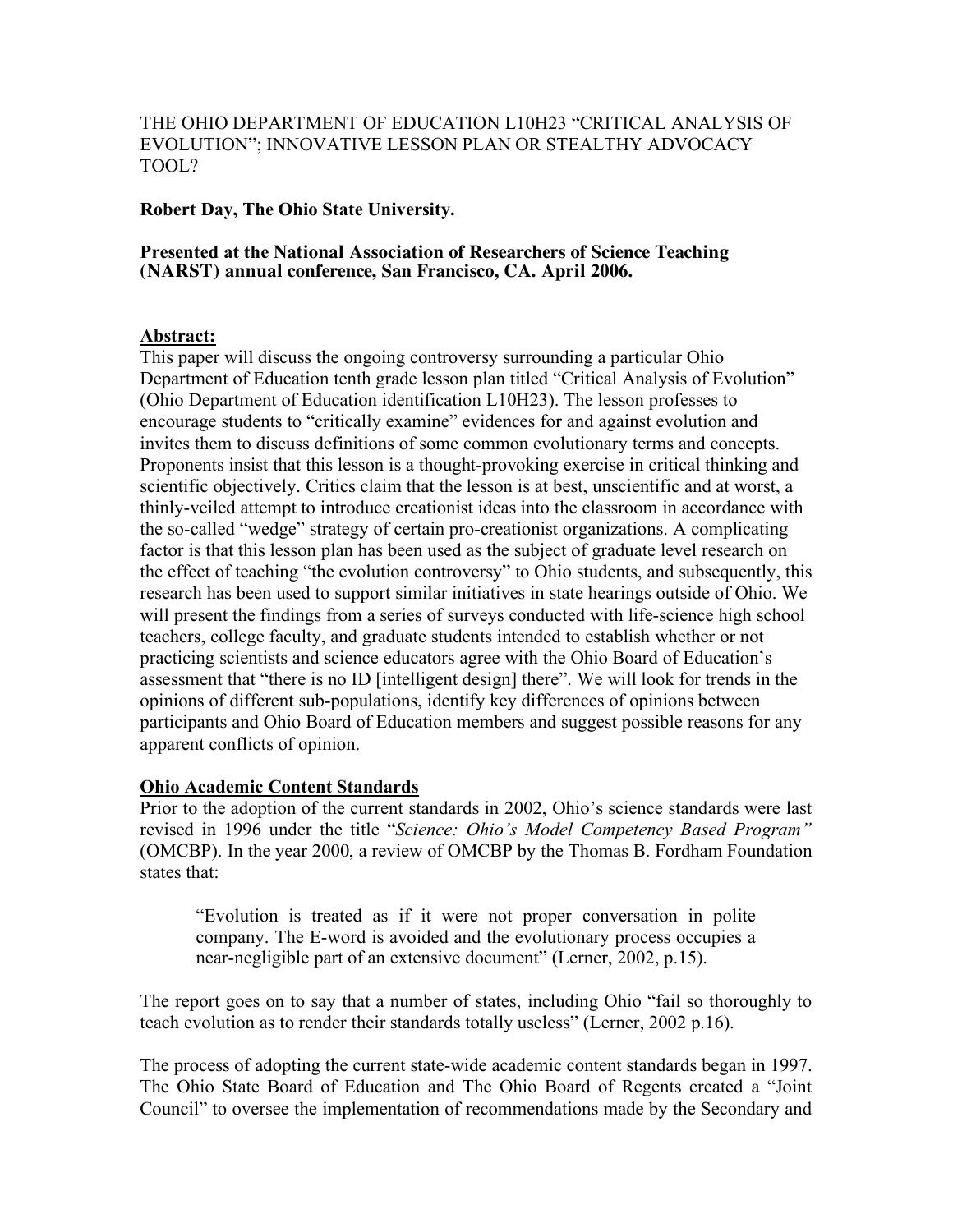Higher Education Remediation Advisory Commission. A Science Standards Advisory Committee (SAC) was selected from nominations submitted by stakeholders throughout the state. Nominations were solicited from school districts, professional organizations, colleges and universities, community leaders, Educational Service Centers (ESCs), Regional Professional Development Centers (RPDCs), teachers' unions, parents, industry and the business community. A Science Writing Team (SWT) was also formed, made up mainly of K-12 educators and university science professors.

There have been some accusations that certain appointments to these two committees may have been influenced by political considerations. Board member Michael Cochran, quoted in the Cleveland plain dealer, claimed that "the team put together to write the science standards was stacked with pro-evolutionists" (Stephens, 2002) Conversely, Ohio Citizens for Science claim that "the Cochran-led science standards subcommittee appears to have packed the 2003 writing team with "intelligent-design" creationists". (Ohio Citizens for Science, no date).

Many organizations, individuals and groups submitted comments and concerns to ODE during the preparation of the standards. Generally, the SAC and SWT followed the model content standards produced by the National Academy of Science's "*National Science Education Standards*" (1996) and The American Association for the Advancement of Science's "*Benchmarks for Science Literacy*" (1993). Both of these documents strongly emphasize evolution in the life science sections and make no reference to alternative ideas. One notable dissenting voice was science writing team member Robert Lattimer. Lattimer is an analytical chemist in private industry and is active in creationist organizations including "Science Excellence for All Ohioans" (SEAO). SEAO has links to other ID and creationist organizations such as The National Intelligent Design Network (IDnet) and the Ohio Valley Creation Education Association. (Snyder, 2002) SEAO was primarily established as an advocacy group intent on influencing the content of Ohio's science standards. Lattimer and SEAO argued that there should be some discussion of the alternative theory of intelligent design in the standards. The majority of the committee disagreed. The disagreement triggered a debate that eventually led to the now infamous 10<sup>th</sup> grade-level indicator 23 "compromise" and the associated lesson plan. Clearly, there is a political component to this debate. In November 2003, Lattimer himself noted (Ohio Citizens for Science, no date):

"This is basically a political struggle. ... Science will have very little to do with the arguments on what science standards will look like. Education will have little to do with it. It's basically how the politics will work in a particular state."

"….and the Governor was twisting some arms. He appoints 8 of those members [of the Ohio Board of Education], but he has pretty much influence on the whole Board."

Opposing camps involved in this controversy have become bitterly polarized and occasionally hostile. The nature of this polarization was examined by Zalar (2005).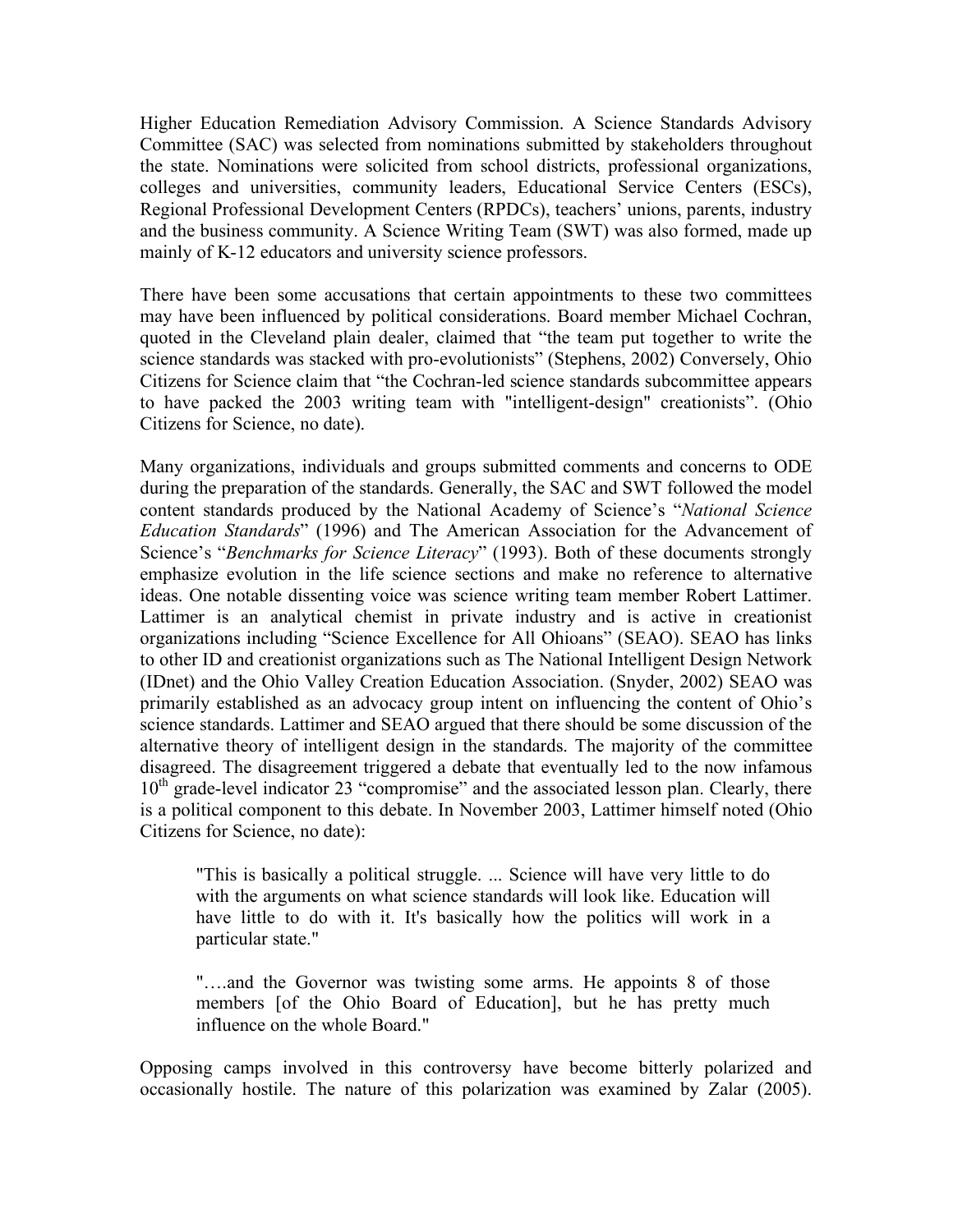Zalar's study used Q methodology to examine the subjectivity of the various stakeholders and found that they appear to fall into two opposing camps with radically differing ideologies and world-views. Zalar also found that neither the Ohio Department of Education, nor past legal precedent appeared to give a clear legal direction as to how teachers should implement the new standards. This is perhaps not surprising given the polarization and lack of consensus of the various stakeholders. It appears then that by default, the interpretation of standards and ultimately the content of the curriculum becomes the responsibility of individual teachers, who are presumably influenced by their own world-view.

The current version of the Ohio Science Academic Content Standards was adopted in 2002 and distributed to schools in 2003. (Ohio Board of Education, 2004a). The Ohio Academic Content Standards document consists of an overview containing general statements about what students should learn in each discipline followed by more specific descriptions of standards, benchmarks and grade-level indicators arranged by discipline and grade level. Standards are short, general statements specific to a single discipline defined as "the knowledge and skills that students should attain - often called the "what" of "what students should know and be able to do." They indicate the ways of thinking, working, communicating, reasoning and investigating, and important and enduring ideas, concepts, issues, dilemmas and knowledge essential to the discipline." Benchmarks are defined as "specific components of the knowledge and skills identified by an Academic Content Standard. The benchmarks serve as checkpoints of cumulative knowledge and skills over a band of grades." Grade-level indicators are defined as "statements of what students should know and be able to do at each grade level. The indicators are the checkpoints that monitor progress toward the benchmarks."

The Ohio Academic Content Standard for Life Sciences read as follows:

"Students demonstrate an understanding of how living systems function and how they interact with the physical environment. This includes an understanding of the cycling of matter and flow of energy in living systems. An understanding of the characteristics, structure and function of cells, organisms and living systems will be developed. Students will also develop a deeper understanding of the principles of heredity, biological evolution, and the diversity and interdependence of life. Students demonstrate an understanding of different historical perspectives, scientific approaches and emerging scientific issues associated with the life sciences."

Several benchmarks and grade-level indicators for various grade levels mention concepts such as adaptation, survival, heredity and extinction that are certainly connected to biological evolution, but only in grade 10 do the benchmarks and indicators specifically mention evolution by name. The relevant entries read as follows:

Grade 9-10 benchmarks: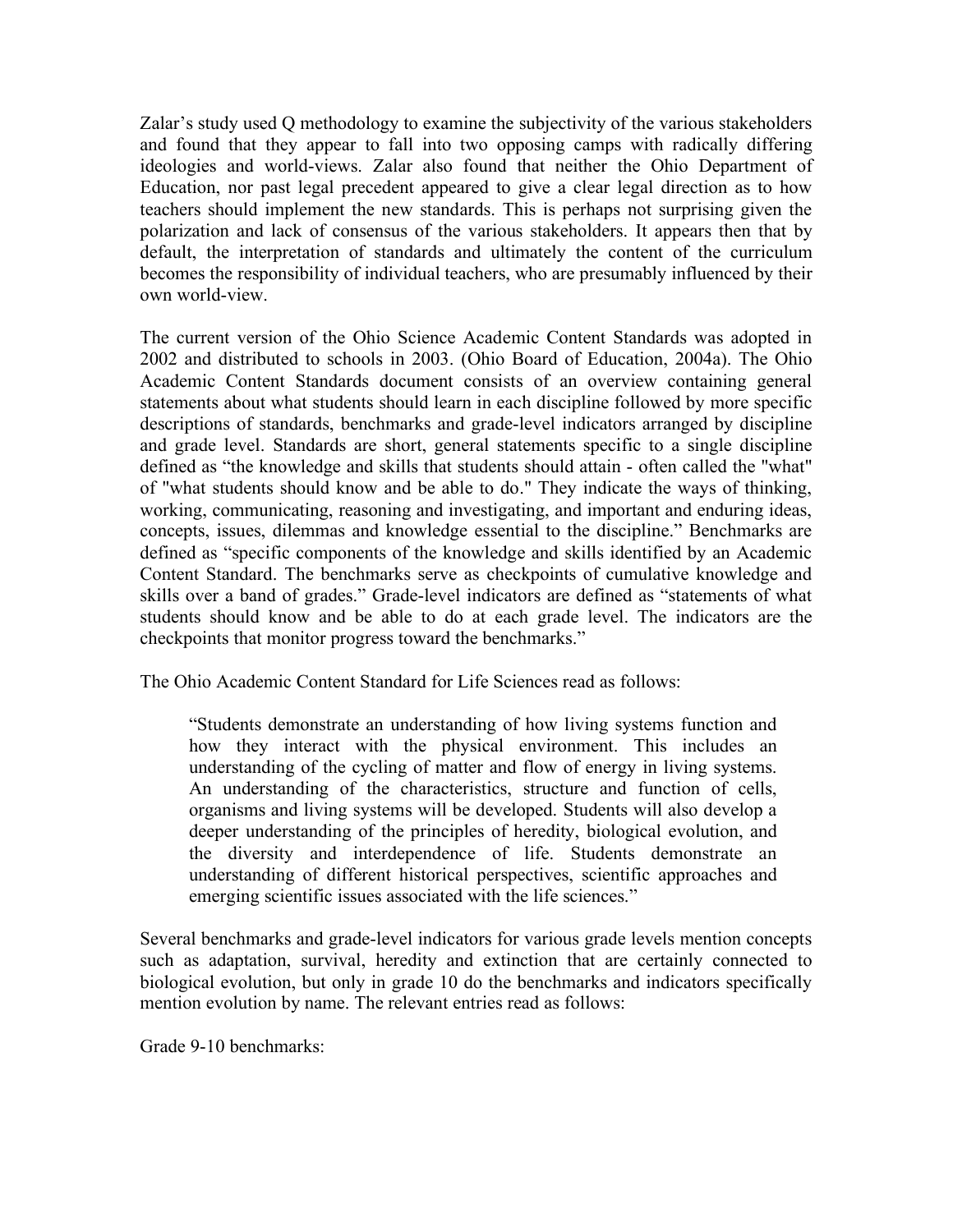E. Explain how evolutionary relationships contribute to an understanding of the unity and diversity of life.

H. Describe a foundation of biological evolution as the change in gene frequency of a population over time. Explain the historical and current scientific developments, mechanisms and processes of biological evolution.

I. Explain natural selection and other evolutionary mechanisms account for the unity and diversity of past and present life forms.

Relevant grade-level indicators that specifically mention evolution are as follows:

Grade 10 grade-level indicators:

20. Recognize that a change in gene frequency (genetic composition) in a population over time is a foundation of biological evolution.

21. Explain that natural selection provides the following mechanism for evolution; undirected variation in inherited characteristics exist within every species. These characteristics may give individuals an advantage or disadvantage compared to others in surviving and reproducing. The advantaged offspring are more likely to survive and reproduce. Therefore, the proportion of individuals that have advantageous characteristics will increase. When an environment changes, the survival value of some inherited characteristics may change.

22. Describe historical scientific developments that occurred in evolutionary thought (e.g., Lamarck and Darwin, Mendelian Genetics and modern synthesis).

23. Describe how scientists continue to investigate and critically analyze aspects of evolutionary theory. (The intent of this indicator does not mandate the teaching or testing of intelligent design. (Hereafter referred to as "H23") **(DELETED, FEBRUARY 14th 2006)**

24. Analyze how natural selection and other evolutionary mechanisms (e.g. genetic drift, immigration, emigration, mutation) and their consequences provide a scientific explanation for the diversity and unity of past life forms, as depicted in the fossil record, and present life forms.

### **Ohio Model Curricula and Instructional Management System (IMS)**

The Ohio Department of Education has implemented an Instructional Management System (IMS) as a way of delivering the Model Curriculum and other standards-based materials to educators and interested parties. (Ohio Board of Education, no date a)

One important component of the IMS is a collection of standards-aligned model lesson plans. These lesson plans are freely available from the ODE web site. The lesson plans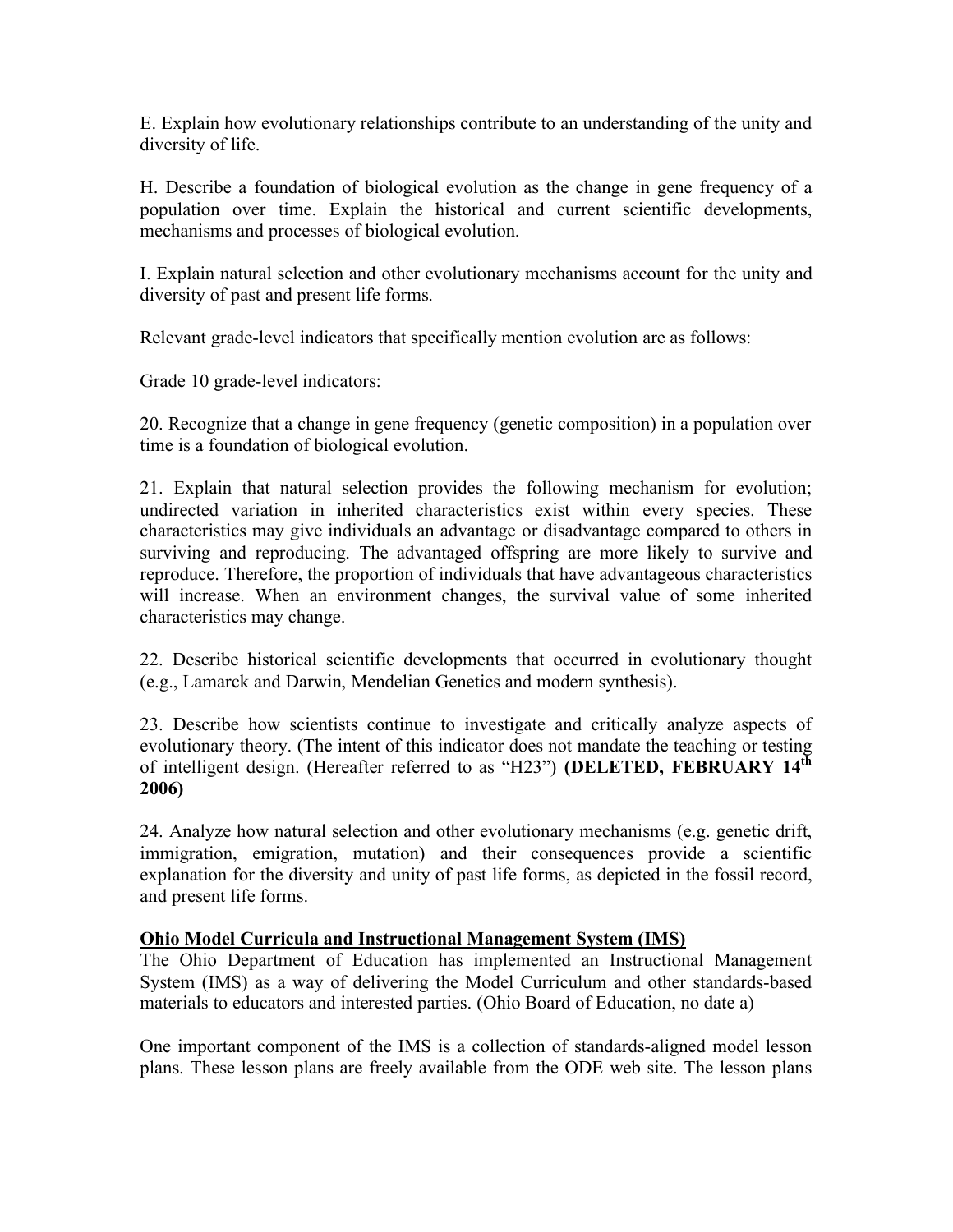are searchable by discipline, grade level and benchmark, indicator or keyword. L10H23 was available from this site from March 2004 until February 2006.

### **Involvement of the Ohio Board of Education.**

It is an interesting feature of the US education system that state boards of education are made up largely of elected or appointed officials who have final say in the approval of resolutions and adoption of policy and curricula. There has been some discussion of the fact that in Ohio, there was little or no chance for any kind of external review of the Academic Content Standards between the time that they were written and when they were finally adopted (Ohio Citizens for Science, no date). This means that by default, the Board of Education has final say over the content of the Academic Content Standards. There are no specific scientific or academic credentials required for board members. Biographic information about the current board members is available at the Ohio Department of Education web site. At this time, few of the board members appear to hold degrees in natural science related disciplines, and none hold advanced degrees from an accredited university life-science department. (Ohio Department of Education, no date b). There is some evidence that Ohio Governor Bob Taft initially exerted political pressure on the board to support his position that "intelligent design" should be taught alongside evolution in Ohio Schools (Candisky 2005). The disputed material was only rejected after the governor's political support was withdrawn following an influential lawsuit in Dover, Pa.

### **Introduction of Lesson Plan "Critical Analysis of Evolution" (L10H23)**

The lesson plan titled "Critical Analysis of Evolution" has been subjected to considerable public attention and scrutiny. This lesson plan was adopted in winter of 2004 and addresses the Life Science Benchmark H, grade-level indicator 23. The primary author of this lesson is a biology teacher in an Ohio school district.

The lesson professes to encourage students to "critically examine" evidences for and against evolution and invites them to examine and discuss definitions of some common evolutionary terms and concepts. The lesson includes suggested reading material and internet resources but no actual empiric experimentation or lab work. Proponents insist that this lesson is a thought-provoking exercise in critical thinking and scientific objectivity. Critics claim that the lesson is at best, unscientific and at worst, a thinlyveiled attempt to introduce creationist (specifically intelligent design) ideas into the classroom, in accordance with the so-called "wedge" strategy of certain pro-creationist organizations:

"The social consequences of materialism have been devastating. As symptoms, those consequences are certainly worth treating. However, we are convinced that in order to defeat materialism, we must cut it off at its source. That source is scientific materialism. This is precisely our strategy. If we view the predominant materialistic science as a giant tree, our strategy is intended to function as a "wedge" that, while relatively small, can split the trunk when applied at its weakest points." (Discovery Institute, Center for the Renewal of Science and Culture, 1998).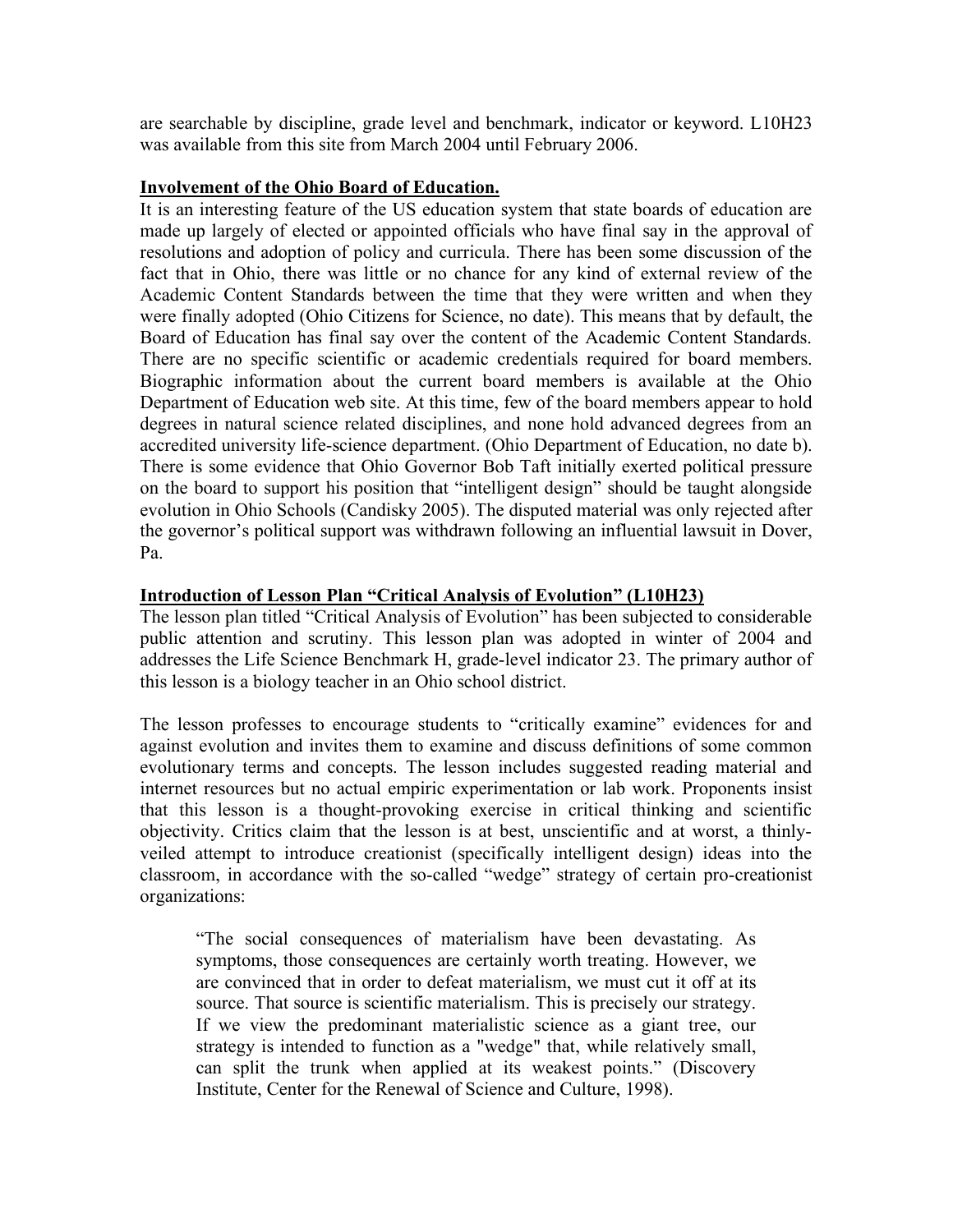The most influential proponents of the lesson are certain conservative members of the Ohio Board of Education, Robert Lattimer and other SEAO members. This is the same alliance that pressured ODE to include the controversial H23 grade-level indicator. The majority of organized resistance to the lesson plan has come from a group called Ohio Citizens for Science (OCS). OCS is made up primarily of Ohio life-science university faculty members. OCS members have voiced their concerns about the lesson throughout the adoption process, and pointed out errors that led to revisions of the lesson before it was ultimately adopted. Both SEAO and OCS have maintained web sites where many of the relevant documents, transcripts, articles and opinion pieces related to the entire Ohio Academic Content Standards debate can be freely obtained.

Adoption of the lesson plan was not unopposed by OBE members. The SEAO website describes one incident:

"The Standards Committee of the State Board of Education met on Feb. 9 to consider Science lesson Set A. Most of the discussion focused on the "Critical Analysis of Evolution" lesson. [Board of Education member] Martha Wise made a motion that the lesson be removed from Set A. She claimed that the lesson is (a) inconsistent with scientific inquiry, (b) not totally scientifically based, (c) full of errors, and (d) inconsistent with the Standard (Grade 10, Benchmark H). Mrs. Wise said she was uncomfortable with "all" of the lesson, and she claimed that the lesson reflected intelligent design theory (which is not mandated by the Standards). Committee Co-chair Michael Cochran refuted the claims made by Mrs. Wise and defended the process that was used to develop the lessons. He said the "Critical Analysis of Evolution" lesson was not just written by one or two persons, but many people gave input. He added that the credibility (of any specific lesson or author) is in the eye of the beholder. Deborah Owens Fink noted that there is no mandate for a teacher to use any particular lesson. The motion to eliminate the lesson was defeated by a 6-2 vote (YES - Richardson, Wise. NO - Brown, Cochran, Craig, Millett, Owens Fink, Ross)."

On February  $10^{th}$ , 2004 the Board passed a resolution of intent to adopt the first set of lesson plans (including the "Critical Evaluation" lesson plan) by a 13-4 margin.

In response to the adoption of L10H23 Bruce Chapman of the Discovery Institute stated that:

"Ohio's science standards and this lesson will stand as a beacon to other states as they review their own approach to how evolution is presented in the classroom. This is a common-sense approach that avoids the extremes and focuses on teaching students about the scientific debates over evolution" (SEAO web site).

### **Content of the Lesson Plan**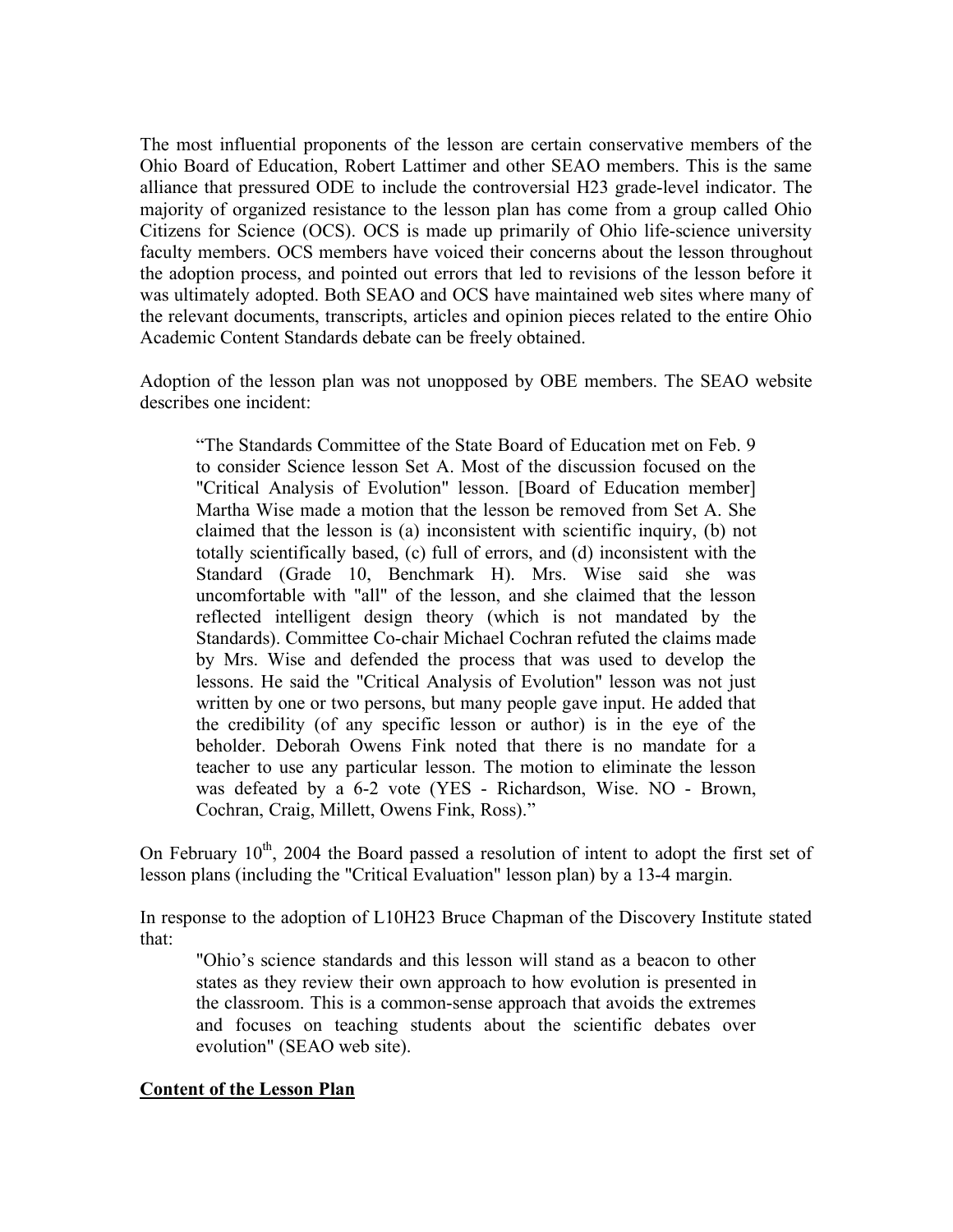Two draft versions and a final version of the lesson plan are available as a .ZIP archive from:

## http://www.ericse.org/evolution\_study/L10H23.zip

The lesson plan is also available from the Ohio Citizens for Science web site and the Science Excellence for All Ohioans web site.

The lesson consists primarily of the following segments:

A **Pre-Assessment** consisting of 5 questions:

1. Describe anomalies and explain why they exist.

2. Are there any benefits to exploring scientific anomalies?

- 3. How do scientists make and test predictions?
- 4. How do scientists critically analyze conflicting data?
- 5. Define the following terms in your own words:
- Theory
- Critical analysis
- Natural selection
- Biological evolution
- Macroevolution
- Microevolution

**Scoring guidelines** (i.e. "model answers") for the pre-assessment questions.

**Post-assessment** questions:

• Describe why scientific critical analysis of evolution is important.

• Describe one major pieces of evidence used to support evolution and explain why it is important.

• Describe one piece of evidence used to challenge evolution and explain why it is important.

• Compare and contrast the supporting and challenging information regarding the aspect of evolution you studied.

• Evaluate the scientific data supporting and challenging areas of evolution in light of the scientific method. In other words, is the data that is used to support or challenge evolution consistent or inconsistent with the scientific method? Are there any limitations? (NOTE: steps of scientific method: Observation, hypothesis, test, retest and conclusion)

**Instructional procedures** section that includes an "explanation" of the rationale for the post-assessment questions and describes the procedure that teachers should follow for the presentation of the lesson.

Teachers are instructed to conduct the lesson as follows: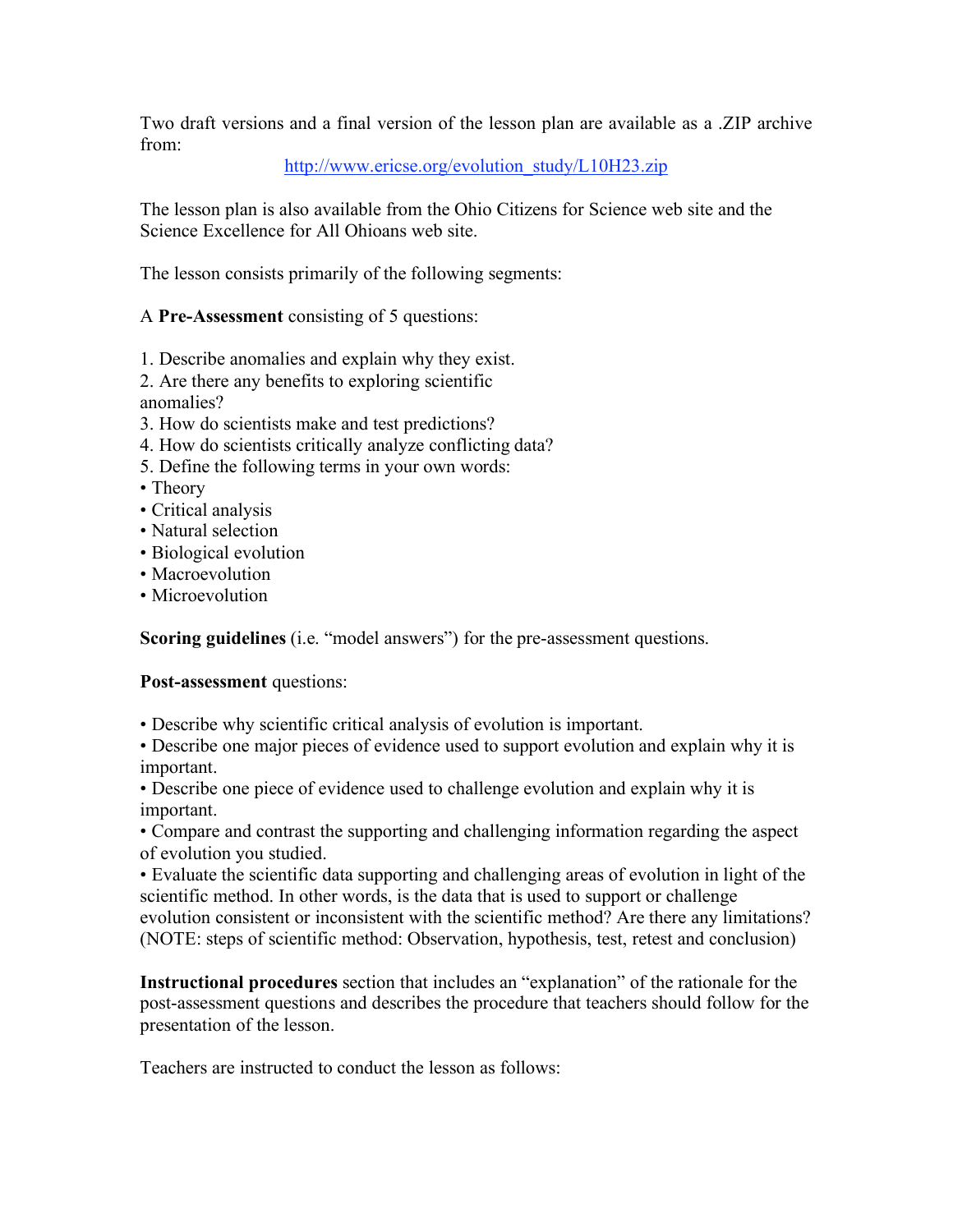**Student engagement**. This presents the issue of anomalies to students and asks them to consider various examples, namely spontaneous generation vs. biogenesis and geocentric vs. heliocentric planetary models.

**Teacher presentation.** Teachers are told to present "supporting and challenging information" for five "aspects" of evolution that are described in an attachment. Aspect 1: Homology (anatomical and molecular) Aspect 2: Fossil Record Aspect 3: Anti-Biotic Resistance Aspect 4: Peppered Moths Aspect 5: Endosymbiosis

**Student Research.** Students form groups and research one of the five aspects. Two groups are assigned to each aspect so that later, one group can argue in favor of the aspect while the other will challenge it.

This section is accompanied by an "instructional tip" which reads:

"Attachment B, Investigative Worksheet, has questions that can be applied to all five aspects. This will help students become familiar with the data, and therefore be able to critically analyze the evidence for either the supporting side or the challenging side. As they complete the worksheet, the group members may all work together on each question, or divide the questions among themselves and then share their findings as a group."

Worksheet B, intended to guide students during this activity is included in the lesson as an appendix. It includes the following questions:

• Write a brief summary of what you have read and discovered regarding your particular aspect and how it supports evolutionary theory.

• Write a brief summary of what you have read and discovered regarding your particular aspect and how it challenges evolutionary theory.

• Were any scientific tools, instruments or other forms of technology used by scientists to support this evidence and how it supports a key aspect of evolutionary theory? Briefly explain your answer.

• Were any scientific tools, instruments or other forms of technology used by scientists to challenge this evidence and how it challenges the key aspect of evolutionary theory? Briefly explain your answer.

• How do scientists critically analyze this aspect of evolution?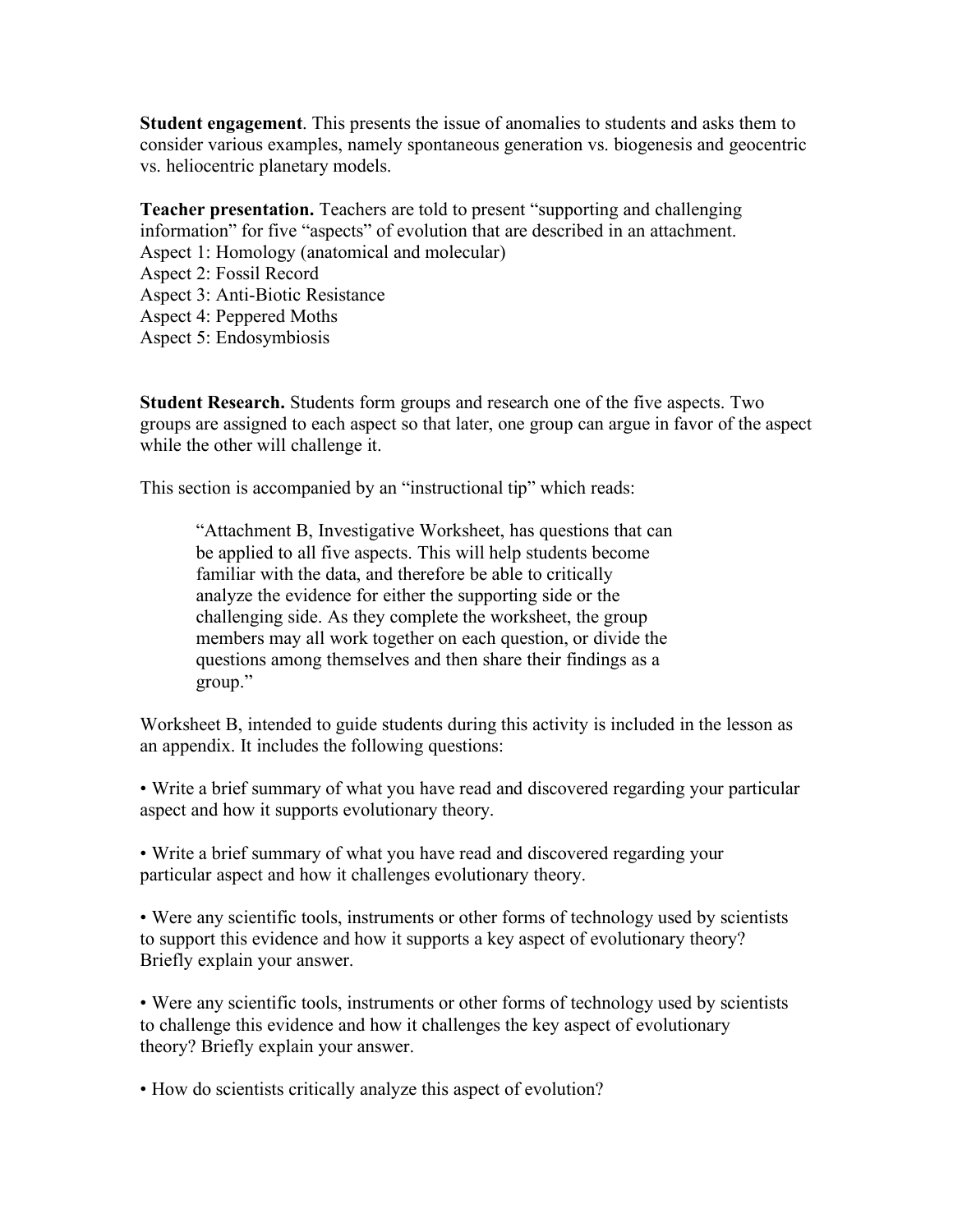• Is the information you found supported by using the scientific method? Are there any limitations?

• Are there any other type(s) of research that scientists need to do in order to critically analyze evolution? Briefly explain your answer.

**Critical analysis activity.** Student groups pick or are assigned one of the aspects of five evolution and construct arguments that either challenge or support the evolutionary ideas of that aspect.

Model answers for this activity are also included as an appendix.

Other short sections of the lesson plan cover deal with issues such as differentiated instructional support, extension, interdisciplinary connections, English language arts, research standard, materials and resources, and vocabulary, as well as technology connections and research connections. There are also additional instructional tips accompanying some sections.

**General tips.** This section includes a list of suggested published and online resources. This list has been subjected to numerous revisions resulting from criticisms by OCS and others. Initially the resource list included references to articles that OCS claimed were outdated, discredited, unavailable, incorrectly cited or blatantly pro-creationist. Many of the disputed citations were eventually omitted. Early versions also grouped references into "supporting" and "challenging" categories, while later versions included a revised collection of references in simple list format.

### **Critical Analysis of "Critical Analysis" by Ohio Citizens for Science**

Ohio Citizens for Science has attacked the lesson, claiming that it has weaknesses in five areas: poor pedagogy, incorrect definitions, scientific inaccuracies, inaccessible references and inappropriate internet resources. The OCS web site describes each of these issues in detail on its web site but some of the most important criticisms are as follows:

- 1. It fails as an effective learning model; instead of promoting critical thinking and analysis skills, the lesson presents students with scripted arguments and rote copying of incorrect definitions. Then it turns them loose on the Internet with no guidance to find their own reference material - the implication being that all web sites are equally honest and accurate.
- 2. It fails in its depiction of the methods of scientific enquiry and the terminology used by scientists. By imposing upon students' definitions of terms out of the creationist literature, the lesson creates the impression that any idea has scientific validity (regardless of the evidence to support it). The debate format of the lesson inaccurately depicts how scientists actually evaluate competing hypotheses.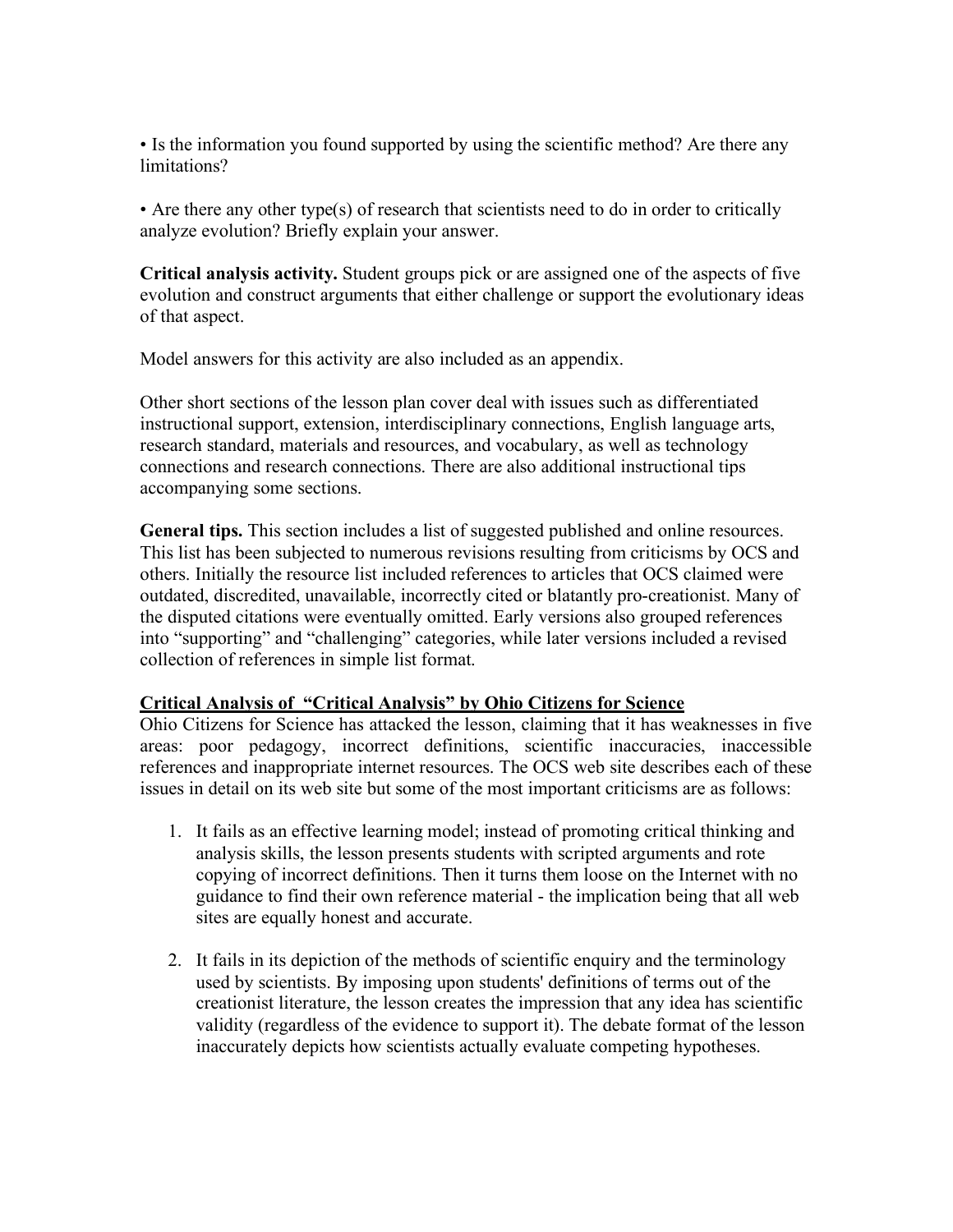- 3. It fails to depict scientific knowledge correctly. All of the "challenge" topics listed in the reference come from the creationist literature instead of the world of current Biological research. Indeed, one of the key sources of the lesson's content appears to be Rev. Jonathan Wells' book Icons of Evolution, a text recommended by the Discovery Institute as a "must read" for Intelligent Design advocates.
- 4. It fails to provide accessible source material to support the topics contained in the lesson. Recommended sources are either out of date, out of print, irrelevant to the topic, inaccurate in their content, or material written at a level of scientific complexity far above that which the average 10th Grader can be expected to understand.
- 5. It fails to recommend quality resources (books and web sites) that are available from reputable scientific and educational organizations. Instead it recommends that students explore creationist web sites for their information (misinformation?)

### The OCS critique goes on to say:

"The Lesson introduces classic Intelligent Design arguments into  $10<sup>th</sup>$ grade science classes through scripted debates and references to intelligent design materials The Lesson suggests five "aspects" of evolution for debate. Four "aspects" correspond to chapters in *Icons of Evolution* by Jonathan Wells, a Senior Fellow of the Center for Science and Culture, a prominent self-proclaimed Intelligent Design think tank. University scientists, some members of the Ohio board of education and others note that the lesson contains only pseudo-scientific arguments. In spite of claims to the contrary, the lesson contains no data or experimental results. Half-truths (e.g. noting that no one has ever seen a bacterium become a chloroplast) are presented as "evidences" against the endo-symbiotic origin of cellular organelles. This same group argues that the lesson follows outdated pedagogical methodology (debates), rote copying of questionable definitions (*e.g*. an anomaly as an *idea* rather than an observation or datum, and a theory as "a supposition"). The Lesson's grading rubrics award points for courtesy during presentation but no points for scientific validity. The Lesson Plan contains numerous other errors. For example, a *Nature* reference included in the resources exists in title only on a Creationist Web site. A paper on lateral gene transfer was cited as a resource for the Fossil Record "aspect." Many citations are identical to those in *Icons of Evolution*, including outdated material that has been superseded by research in the last decade. Among "Technology connections" recommended by the Lesson Plan are a Creationist Website (www.origins.org), and an Intelligent Design Website (www.arn.org). On February 9, 2004, the Standards Committee of the Board removed *Icons of Evolution* from the Lesson Plan resources. Other Intelligent Design Creationism material was retained. The Committee did not delete material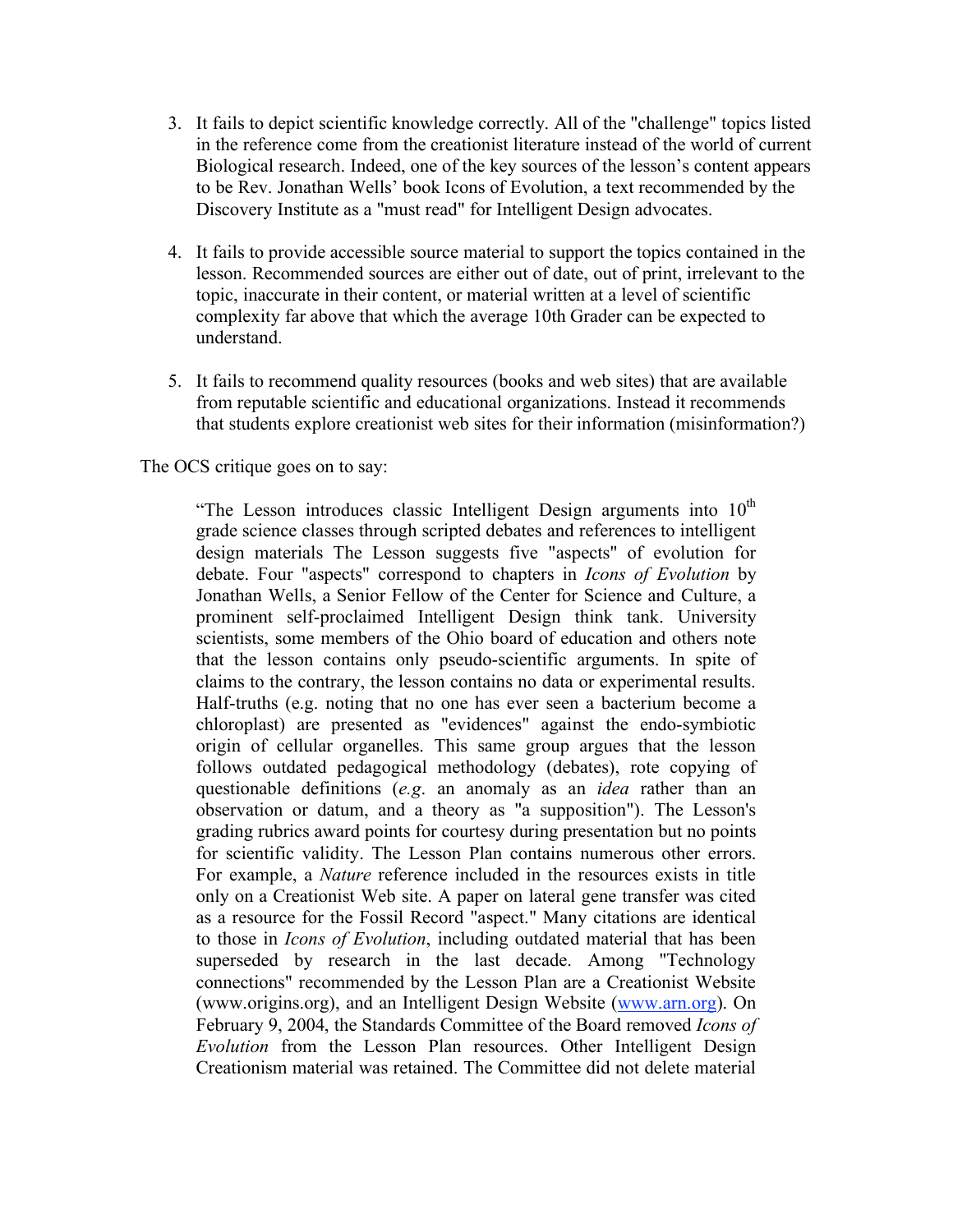that depends on *Icons of Evolution*, thereby violating its own (parenthetic) prohibition against the teaching or testing of intelligent design."

### **Response to Criticism of the Lesson Plan; "There is no ID There"**

At a 2004 meeting where L10H23 was approved, several board members said they believed "there is no ID [intelligent design] there". The State Superintendent of Education made similar statements. Several Key Board members including Deborah Owens-Fink and Michael Cochran have subsequently repeatedly insisted that there is no intelligent design in either H23 or L10H23.

Robert Lattimer of SEAO and the SAC has made similar statements:

"The hysterical professors say the lesson in question promotes intelligent design (ID). How so? Has anyone read it? You wont find the word design or any hint of ID concepts like irreducible complexity and biological information. The alleged ID connection is nothing but a red herring that has no basis in fact." (Lattimer 2004)

On February 27, 2004, Richard Baker, vice-president of the Ohio Board of Education, had this to say about the scientific community's objections:

"We spend all this malarkey and baloney when 99 percent of all the people who are taught this have nothing to do with the rest of their lives ... These scientists, they don't care about wasting their own time or anybody else's time. In business we don't waste time ... To me, [the lesson] is not a big deal." According to Baker, the reason scientists oppose the lesson plan is that "[They] think [they] know everything. [They're] just a bunch of paranoid, egotistical scientists afraid of people finding out [they] don't know anything." (From The Observer, the student newspaper of Case Western Reserve University).

In response to opponent's claims that there is in reality no significant criticism of the basic tenets of evolutionary theory by mainstream scientists, and no debate as to whether or not it has, in some form occurred, some board members and members of SEAO have insisted that there is a legitimate scientific debate. Board member Michael Cochran for example has said: "Well-credentialed scientists think it should be part of the debate" (Clines 2002). To support this claim, board members have cited the opinions of a tiny number of fringe scientists such as Michael Behe.

### **Problems Continue to Mount for L10H23**

The lesson plan is opposed by The Ohio Academy of Science, who wrote an open letter to Ohio Governor Bob Taft arguing that:

"The model science lesson (L10H23 'Critical Analysis of Evolution') is defective because it is not science and has no place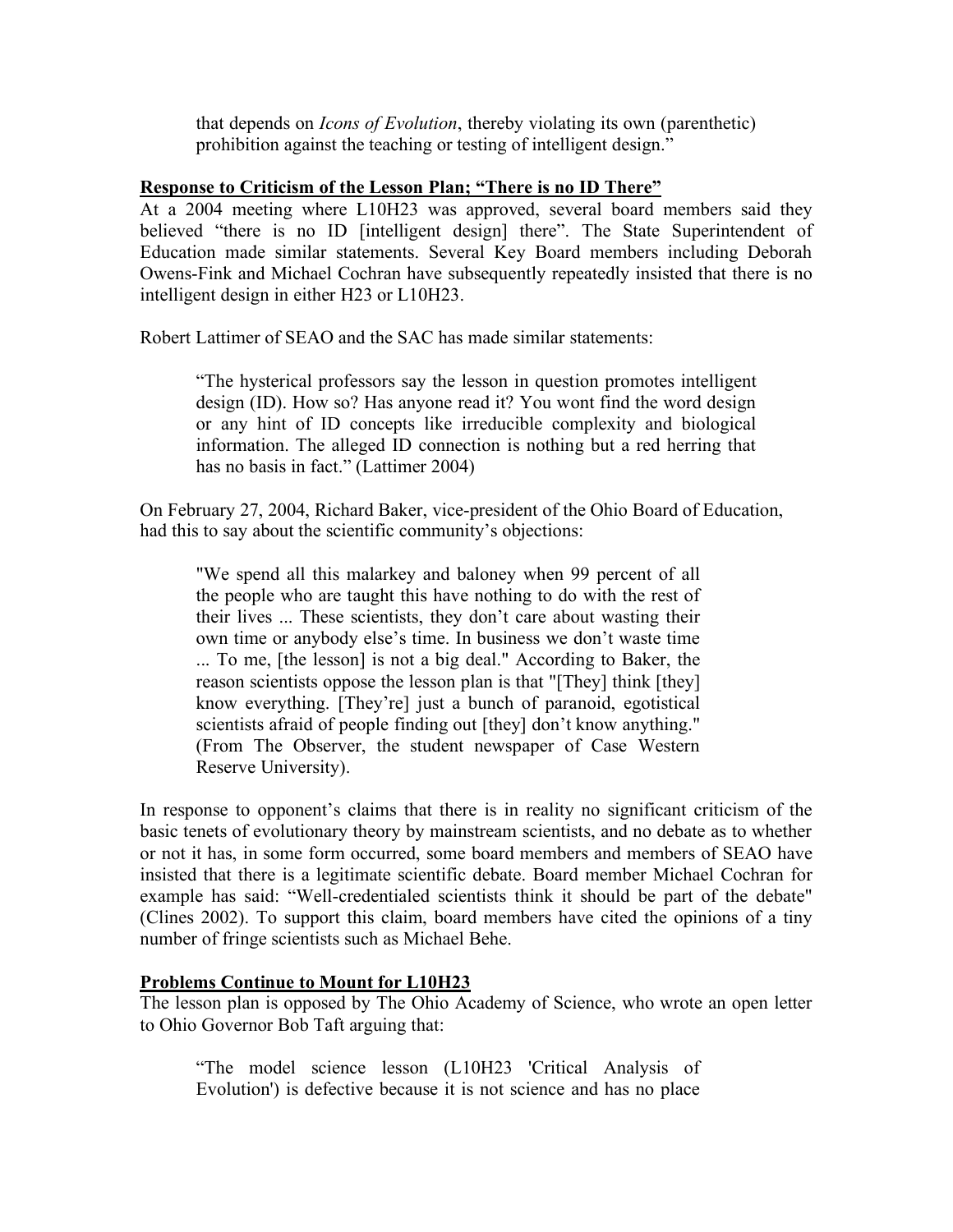in the science curriculum." Adoption of the lesson, according to the OAS, would "advance the 'wedge' strategy of the Intelligent Design movement whose purpose is to inject fundamentalist Christian beliefs into education," and damage Ohio's "Third Frontier" program to "attract and retain high-level researchers." The OAS letter criticized the "opaque" writing and review process for the lesson plan, noting that it took the OAS five weeks and legal action to obtain the text of the lesson, and also complained that of the 55 members of the advisory group and writing committee, only three were scientists, and two of these were creationists" (National Center for Science Education, 2004)

On December  $20<sup>th</sup>$  a legal decision in Dover, Pa made it clear that it would be legally untenable for Ohio to include intelligent design in its curricula. Scharf (2006) has described the implications of this decision for Ohio in detail. He also describes the response of the members of OBE that support "critical analysis". Essentially it is their position that H23 and L10H23 do not include any intelligent design ideas and therefore the Ohio standards are unaffected by the Dover decision.

On February  $3<sup>rd</sup>$  2006, The Columbus Dispatch reported that Governor Taft was apparently starting to have misgivings about H23 and L10H23, as well as some of his appointments to the Ohio Board of Education (Niquette, 2006). The article makes it clear that Taft has been strongly influenced by the December 2005 ruling in Dover Pa, which found that "any attempt to teach intelligent design violated the first amendment ban on government endorsement of religion". In regard to the state standards, Taft said that:

"……although he's convinced the state's 10th grade biology teaching standards do not include intelligent design, there should be a legal review of the companion lesson plan to ensure Ohio is not vulnerable to a lawsuit."

In regard to the membership of the Board of Education Taft said:

"There were cases in which I didn't ask the right questions, in some cases where I supported someone for election or appointment, I'll be asking that question now, I can assure you."

On February 7<sup>th</sup>, 2006 the ODE Science Standards Advisory Committee sent an open letter to Governor Taft that voiced continuing concerns about L10H23 (ODE Science Standards Advisory Committee, 2006). Included in the letter were objections to the fact that evolution seems to be singled out for special "critical analysis" and objections to proponent's claim that "there is no ID there". The letter was signed by 24 of the 32 SAC members. With regard to content of the lesson, the letter reads in part:

"[The lesson is] pointed attempt to insert old and discredited creationist content in Ohio's science classrooms. The pedagogy is weak at best, of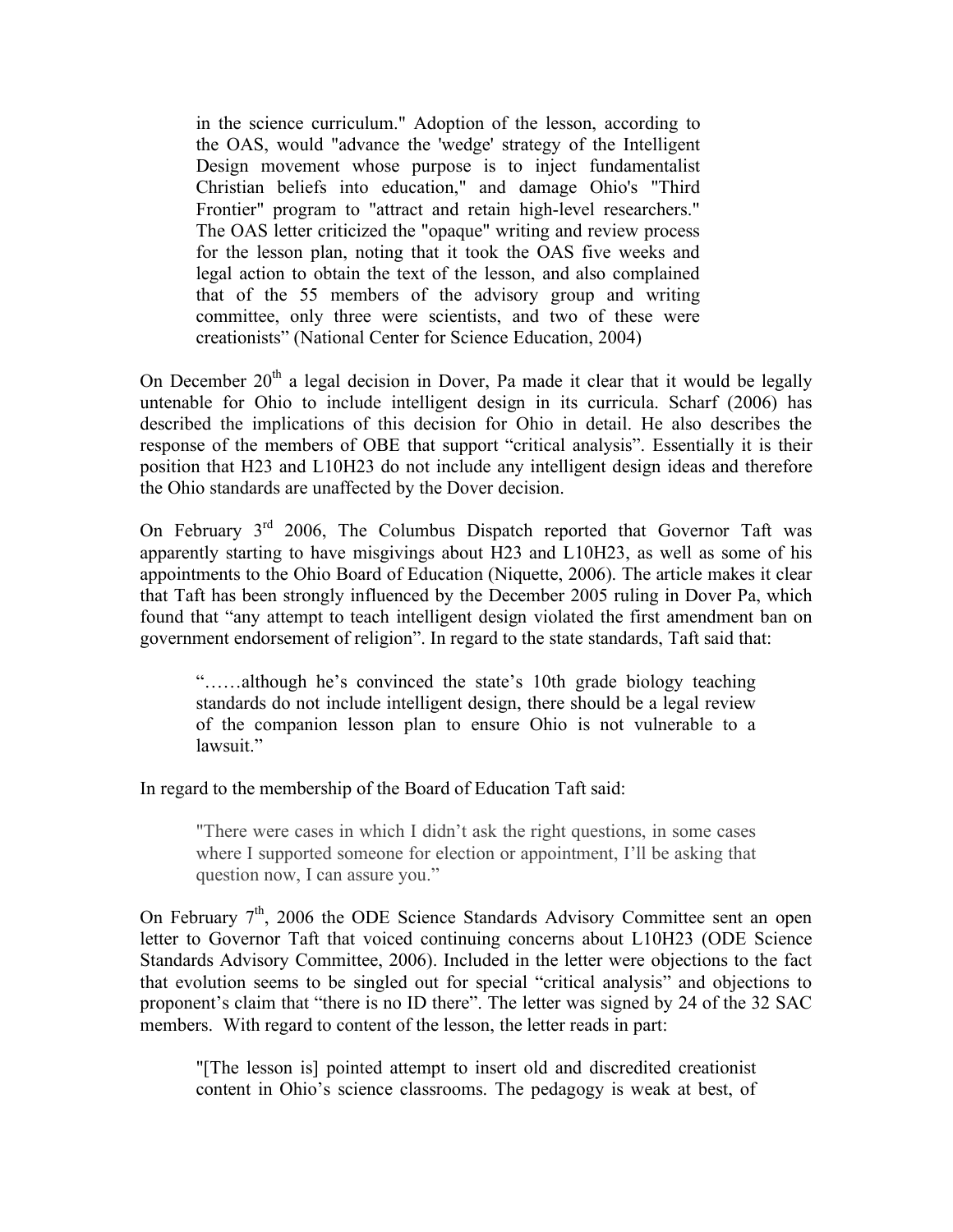negative, misleading and debilitating educational value. This lesson is devoid of scientific thinking or the scientific method. It is wholly without merit. And while the lesson's authors assiduously avoided using the words "intelligent" and "design," the lesson embodies intelligent design creationism poorly concealed in scientific sounding jargon. Such cheap ploys are a disservice to Ohio's children and an insult to the intelligence of its good citizens. Nonetheless, this lesson, along with the associated science indicator, has passed because of overwhelming support by your appointees to the Ohio Board of Education."

### **Educational Research involving "Critical Analysis" L10H23**

An additional complicating factor is the fact that the primary author of this lesson plan has used it as the subject of graduate level research on the effect of "teaching the evolution controversy" to Ohio students. Subsequently, this research has been used as evidence to support the pedagogic value of "teaching the evolution controversy" in state hearings outside of Ohio. Again, scientists have called "foul" because they say that this graduate research is in fact not research at all, but is in reality a form of advocacy for a particular viewpoint. Paper two in this paper set discusses some of the implications for graduate level research in this field and examines issues of research ethics related to the teaching of controversial science in the classroom.

### **Withdrawal of the Lesson Plan and Grade-Level Indicator 23**

On February  $14^{th}$  2006, The Ohio Board of Education voted 11 to 4 to delete L10H23 and grade level indicator H23 from the IMS system. After the vote, Board of Education member Deborah Owens-Fink made her disappointment clear:

"… the vote was just another round in the culture war, not a knockout. There are no permanent victories in politics, you do not get paradigm shifts overnight. Whether the ultimate victory is today or it's tomorrow or it's two years from now, people demand that they get open discussion of this issue" (Rudoren, 2006).

John G. West, associate director of the Discovery Institute's Center for Science and Culture said of the decision:

"It's an outrageous slap in the face to the citizens of Ohio. The effort to try to suppress ideas that you dislike, to use the government to suppress ideas you dislike, has a failed history. Do they really want to be on the side of the people who didn't want to let John Scopes talk or who tried to censor Galileo?" (Kaufman 2006)

It remains unclear whether or not the irony in this statement was intentional, or whether it was intended as part of some broader public-relations strategy.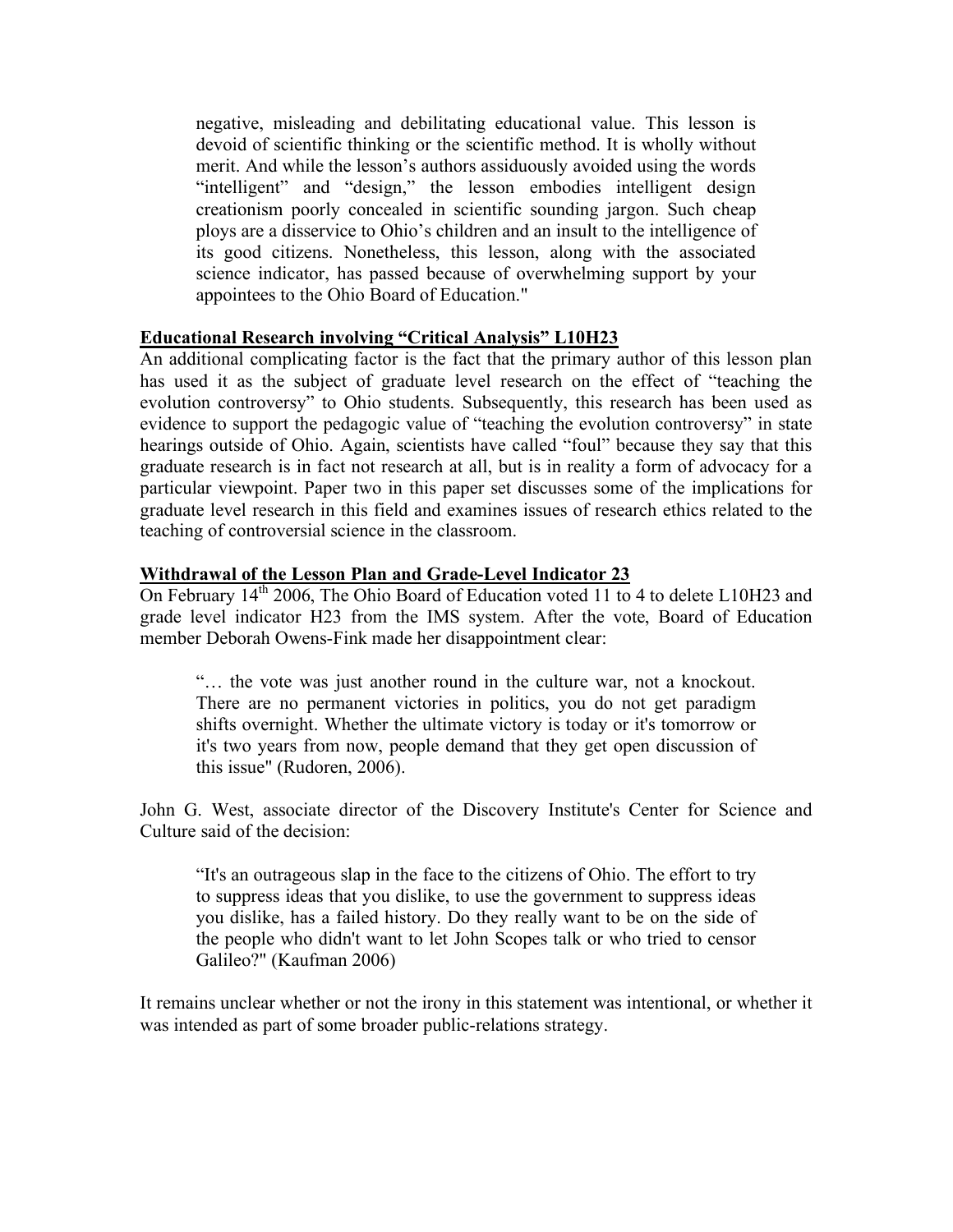Following the February  $14<sup>th</sup>$  decision, SEAO and various board members have continued to call for the reinstatement of the deleted items (Science Excellence for All Ohioans, 2006).

### **Survey methodology**

Two online surveys were created to explore the reactions, responses and beliefs of Ohio teachers and scientists to H23 and L10H23. The surveys are available at:

Teachers: **https://www.ccms.osu.edu/evolution\_study/teacher\_survey.php**

Scientists: **https://www.ccms.osu.edu/evolution\_study/scientist\_survey.php**

The surveys are stored on a secure server equipped with Version 3 MD5 RSA encryption. The connection has high-grade encryption of AES-256 (256 bit). The security certificate is of the server-signed X.509 type. The processing ("posting") of the completed surveys is handled entirely on this server and the survey responses are stored on a MYSQL database also held only on this server.

The teacher survey consists of 35 primarily fixed response questions with participants responding on a 5 point likert scale. The sample population was a convenience sample of teacher volunteers contacted via email lists, listservers and requests to district science coordinators.

The scientist survey consisted of 10 open questions requiring short text answers. The sample population for this survey was a convenience sample of graduate students and faculty, primarily at The Ohio State University, contacted via listservers and departmentwide announcements. Emphasis was placed on attempting to reach as many life science specialists as possible since we felt that these individuals would be the best qualified to evaluate the disputed lesson plan.

Collection of data for these surveys is ongoing.

# **Preliminary Findings of our Survey; What do Scientists and Teachers Think of "Critical Analysis" L10H23?**

Data collection is ongoing, but initial responses from three standards-related questions on the teacher survey are as follows:

### **This standard encourages me to talk about ID in my classroom.**

agree / strongly agree =  $57\%$ , disagree / strongly disagree =  $25\%$ 

# **I believe this standard is informed by religious but not by scientific standpoint.**

agree / strongly agree =  $54\%$ , disagree / strongly disagree =  $14\%$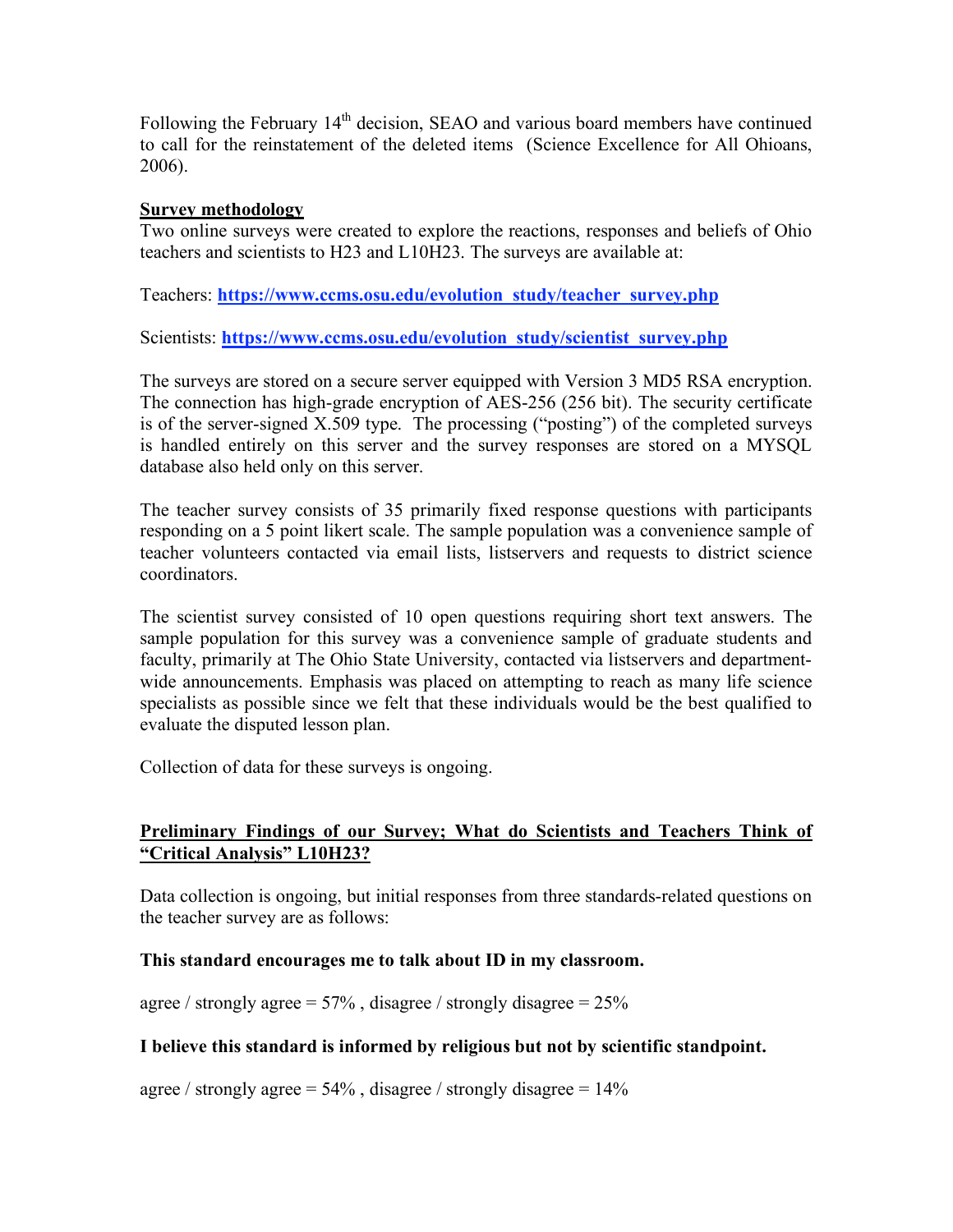# **This lesson plan is compatible with established norms of scientific research and ethics.**

agree / strongly agree =  $11\%$ , disagree / strongly disagree =  $68\%$ 

### $n=28$

This suggests that some significant proportion of Ohio teachers believe that H23 and L10H23 do in fact ask them to teach intelligent design inspired by religious motivations in their classroom. The indicator and the lesson, for some teachers at least, do appear to contradict the assertion that "there is no ID there". We can also see that some teachers believe that that L10H23 is not compatible with established norms of scientific research.

It is perhaps just as important to note that there are apparently other teachers who do NOT believe that the indicator or the lesson encourages them to teach ID.

The scientist survey was designed to solicit the response of professional scientists to the lesson plan L10H23. It was our hypothesis that most professional scientists would respond in very similar, possibly unanimous ways. The model answers supplied for the lesson's "definitions of terms" in particular struck us as differing so widely from what most scientists typically mean when they discuss the concept of a "scientific theory" that we expected to see very similar criticisms and comments submitted by most of our respondents. We also expected to see respondents use similar language and objections to those publicly available from the Ohio Citizens for Science web site. If respondents did indeed use similar language and cite similar concerns and objections, then this would seem to reinforce existing objections to the lesson plan and undermine the assertion of OBE members that there is a legitimate scientific debate about evolution within the mainstream scientific community. We decided to try not to coach or lead the respondents with any background information other than the lesson plan itself. Unfortunately, at the time of writing, our response rate has been extremely low, especially compared to the number of Ohio teachers how have responded. It could be that the issue of teaching evolution in Ohio schools is one that is simply not on the radar for many practicing research scientists.

Nonetheless, those responses that we received revealed that there are some common issues with the lesson plan that some scientists are likely to comment on.

Several respondents commented on the lesson plan's definition of "theory":

"The definition of a theory is actually the definition of a hypothesis. A common, although frustrating, error."

"The definitions I find not to be completely accurate, especially Theory, Natural Selection, Biological Evolution. It seems as if these definitions are being used to set up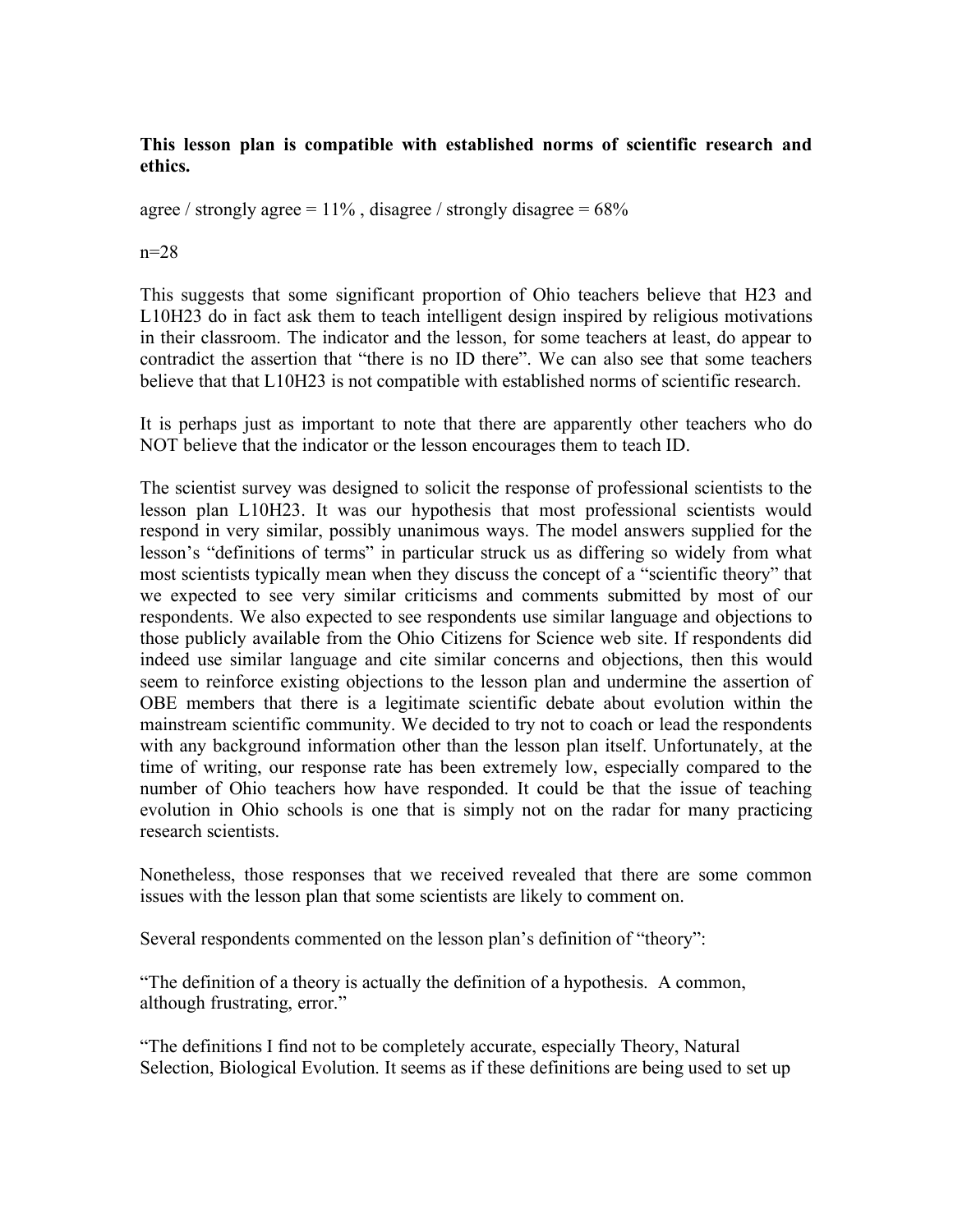the argument for the critical analysis; of evolution. The critical analysis definition I have no idea where they came up with it."

However, to our surprise, other respondents seemed a little more flexible:

"The terms seem accurately defined"

"Theory- OK. Critical analysis is incorrect- it is not about poking holes in everything, it is about using quantitative and reasoned analysis to determine whether a set of observations reflects the truth. If macroevolution and microevolution truly represent the same thing, then there is no need for separate definitions, as this suggest separate processes, which is simply not the case."

Another interesting set of responses came from the question: "What do you think are the explicit and implicit educational goals of the lesson's authors?" Some typical answers include:

"Explicit: teach critical analysis. Implicit: Question the theory of evolution"

"To get students to doubt a very well known and well supported scientific theory about a life process. By presenting this as a critical thinking and analysis exercise they cover up the fact that they really want this theory not to be upheld in the students eyes. They could have easily picked another scientific hypothesis to do this critical anlysis exercise on, but they didn't"

"The explicit goal is to try and negate evolutionary science with unreasoned argument. The implicit goal to teach creation science."

"Explicitly, the goals are to develop critical thinking while educating the students about various aspects of evolution. Implicitly, the goals seem to be to show weak points in the theory of evolution. This opens up the possibility that other theories, like Intelligent Design, may be credible."

But again, we have an unexpected answer too:

"The educational goals of the lesson's authors seems to give an understanding about the concepts of evolution and the scientific methods that scientist use build up and theory and justify or reject observations, this will help the young students to be able to think critically which is the basis of every scientific revolution and progress"

Overall, most of the participant's comments mirror those of OCS and suggest that some scientists react by immediately concluding that this lesson plan has an ulterior motive. However, it seems like even within the Ohio State scientific community there is no such thing as a unanimous opinion.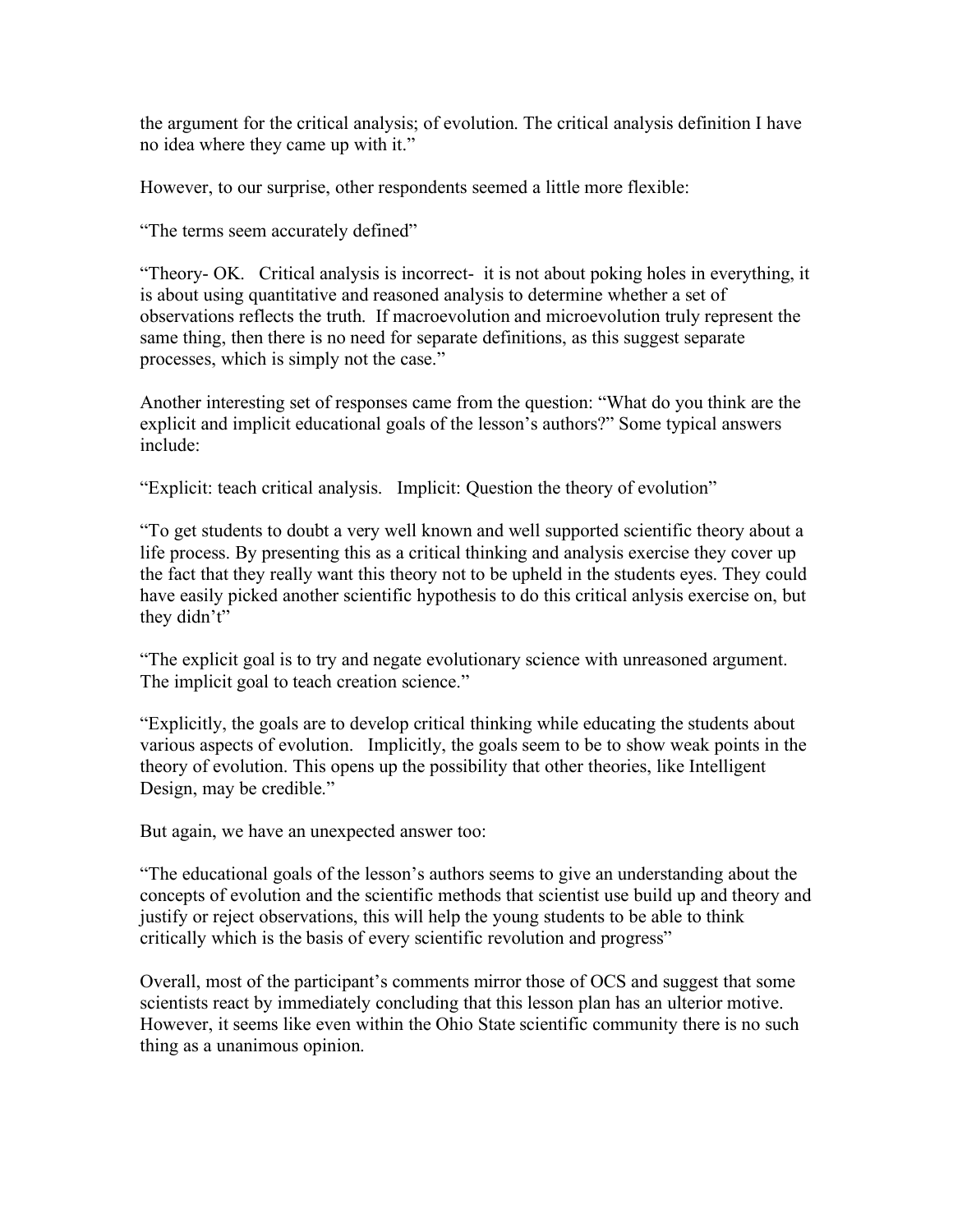## **Epilogue**

On February  $13<sup>th</sup>$  2006, one day before H23 and L10H23 were removed from the Ohio Standards, WIS10 news in Columbia, SC reported that:

"The Education Oversight Committee voted to reject curriculum standards for high school biology that deal with teaching evolution." ……. "The school reform panel wants the Board of Education to rewrite a portion of the standards to encourage high school students to critically analyze evolution." (Mursch, 2006)

On March 8<sup>th</sup> 2006, The SC State Board of Education defeated this initiative by an 11-6 vote.

### **Acknowledgements:**

We would like to thank Dr. Vehbi Sanalan for his considerable technical assistance with the creation of the secure server and database system used for this study.

### **References**:

- American Association for the Advancement of Science (AAAS), Project 2061. (1993). *Benchmarks for science literacy*. New York: Oxford University Press.
- Candisky, C. (2005) Taft moved behind the scenes to manage evolution debate. *The Columbus Dispatch.* Retrieved March 20<sup>th</sup> 2006 from: http://www.dispatch.com/news-story.php?story=dispatch/2005/08/16/20050816- A1-03.html
- Clines , F. (2002) In Ohio School Hearing, a New Theory Will Seek a Place Alongside Evolution. *The New York Times.* Retrieved March 20<sup>th</sup> 2006 from: http://www.arn.org/docs2/news/newtheoryohio021502.htm
- Kaufman, G (2006) *Ohio To Remove Anti-Evolution Language From State Science Curriculum.* Retrieved from: http://www.mtv.com/news/articles/1524364/20060215/index.jhtml?headlines=tru e
- The Discovery Institute, Center for the renewal of Science and Culture (1998) *The Wedge Strategy.* Retrieved 2005 from http://www.antievolution.org/features/wedge.html
- Lattimer (2004) *Paranoid professors afraid of a close examination of evolution.* Retrieved from: http://www.creationists.org/lte0029.html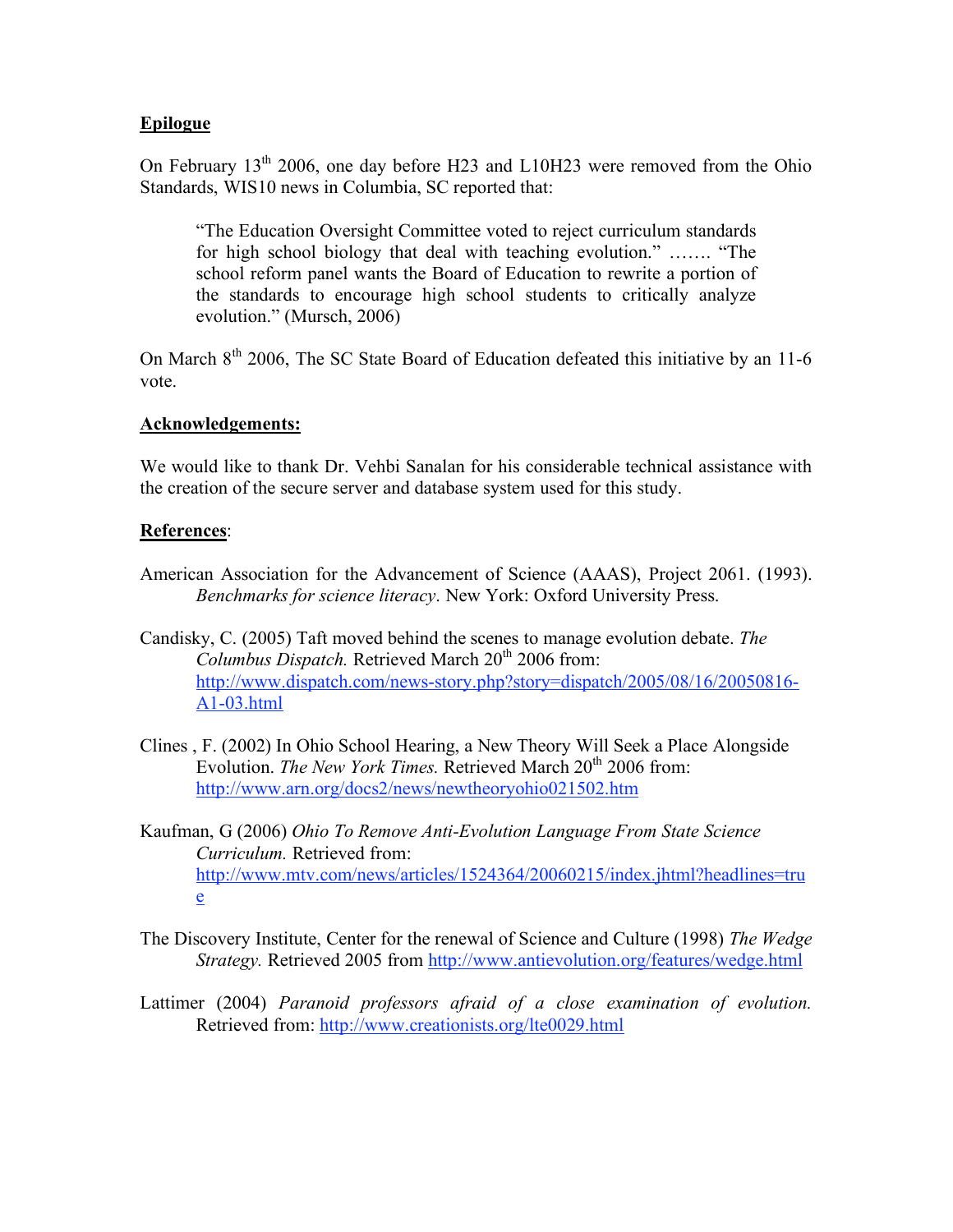- Lerner, L. S. (2000). Good science, bad science: Teaching evolution in the states. The Thomas B. Fordham Foundation, Publisher. Retrieved November 2, 2003, from http://www.edexcellence.net/doc/lerner.pdf
- Mursch, B. (2006) Panel votes to reject evolution teaching standards. *WISTV.com* Retrieved march 25<sup>th</sup> from: http://www.wisty.com/Global/story.asp?S=4495877
- National Academy of Sciences (NAS). (1999). *Science and creationism: A view from the National Academy of Sciences*, Second Edition. Washington, DC: National Academy Press.
- National Center for Science Education (2004) *Critical analysis of evolution passed by Ohio BOE.* Retrieved December 2005 from: http://www.natcenscied.org/resources/news/2004/OH/832 critical analysis of ev olutio\_3\_10\_2004.asp
- Niquette, M. (2006) Taft adds to evolution debate. *The Columbus Dispatch.* Retrieved February 3rd 2006 from: http://www.cd.columbus.oh.us/newsstory.php?story=dispatch/2006/02/03/20060203-D1-01.html
- Ohio Citizens for Science, (no date) *Taft backed Intelligent-Design Creationism*. Retrieved January 2006 from: http://science2.marion.ohio-state.edu/ohioscience/TaftBackedID.html
- Ohio Department of Education. (2004a)) *Science Academic Content Standards*. Retrieved August 6, 2005 from: http://ims.ode.state.oh.us/ODE/IMS/RRT/Resources/Content/SCIENCE.pdf at: http://ims.ode.state.oh.us/ODE/IMS/RRT/Resources/Content/acsscience.asp
- Ohio Department of Education. (2004b) *Critical Analysis of Evolution - Grade 10*. Retrieved from OBE website August 10, 2005. Subsequently removed from this site. Document now available at: http://www.ericse.org/evolution\_study/OBE\_lesson\_plan.pdf
- Ohio Department of Education. (no date a) *Ohio's Instructional Management System*. Retrieved August 6, 2005, from http://ims.ode.state.oh.us/ode/ims/Default.asp?bhcp=1
- Ohio Department of Education. (no date b) *State Board of Education*. Retrieved August 6, 2005, from http://www.ode.state.oh.us/board/
- ODE Science Standards Advisory Committee, (2006) Open letter to Governor Bob Taft. Retrieved from Ohio Citizens for Science web site March  $20<sup>th</sup> 2006$ : http://science2.marion.ohio-state.edu/ohioscience/letter-AdvisoryBoard.html